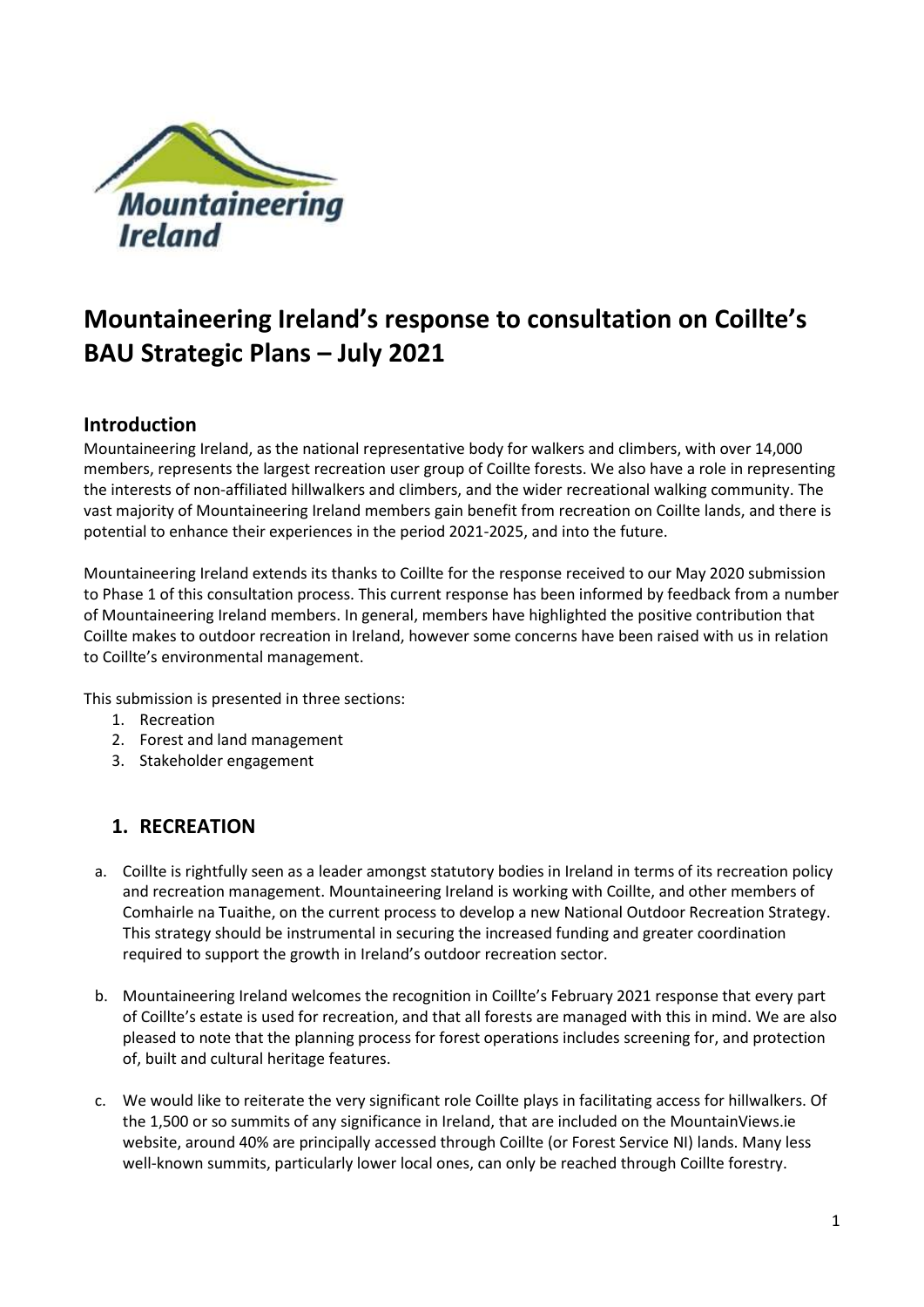- d. Participation in recreational walking, hillwalking, running and cycling all increased to unprecedented levels during Covid-19, and research indicates that some of this heightened participation will continue into the future. This will place further demands on Coillte's recreation infrastructure and its recreation team. We welcome Coillte's acknowledgment that there is need to provide significant additional waymarking and information at previously lesser known and lesser-used forests, this should help to spread the load and will encourage use of the forests by less confident walkers. Mountaineering Ireland, with the assistance of its affiliated walking clubs across the country, would be pleased to assist in identifying forests where such waymarking would be beneficial.
- e. Mountaineering Ireland appreciates Coillte's pivotal role in the Dublin Mountains Partnership (DMP). We urge Coillte to work with its partners to secure the funding required to implement the DMP's new strategic plan including the further development of the volunteer ranger programme and engagement in outreach and environmental education.
- f. The need for additional parking for recreation in the Wicklow Mountains has become clearer than ever over the last year and is being examined in the current process to develop a Masterplan for Glendalough and Wicklow Mountains National Park. In relation to parking in Wicklow we wish to highlight two positive projects - the increased parking now available inside the Coillte barrier at Ballinastoe and Coillte's role in the new car park at the Vartry Trails. The willingness to progress increased parking in the vicinity of the Pier Gates if other options don't work out is also noted and appreciated.
- g. An upland path condition survey for the Wicklow Mountains has just been completed on behalf of the Wicklow Uplands Council, working in partnership with other bodies including Wicklow Mountains National Park, Coillte and Mountaineering Ireland. The survey covered 150km of hillwalking routes where erosion is evident; sections of some of these routes are on Coillte land. As remedial work may be deemed necessary or desirable on some of the Coillte sections it would be useful to include reference to the path condition survey in the recreation section of the BAU4 Strategic Plan.
- h. Section 2.3 of the Strategic Plans (Community, Recreation and Tourism Facilities) mentions many activities that are pursued in Coillte forests, but nowhere is there mention of rockclimbing or bouldering. For example, in the Dublin/Wicklow area there is climbing activity on Coillte lands at Carrick Mountain, Barnbawn, Annacleky, Glenmalure, Dunran Glen and the Scalp. There are many more examples throughout the country. These sites need to be recognised and managed so as to facilitate continued access. Mountaineering Ireland would be happy to work with Coillte in identifying climbing sites on Coillte property and lands managed by Coillte.
- i. Mountaineering Ireland welcomes the information in Coillte's February 2021 response that Coillte intends to develop a revised recreation-centric website in 2021. As mentioned in our May 2020 submission some of our members have reported that they find the Coillte website difficult to navigate, and that it would be helpful to have the Recreation Map directly accessible from the homepage.
- j. Mountaineering Ireland has reviewed Coillte's updated policy on Recreational Permits and Licences. We welcome that a fee is not required for walking or hill running events, youth organisations, schools and colleges and for charity events. We note that fees are required in relation to commercial activity. It is Mountaineering Ireland's position that those who work commercially in the provision of outdoor recreation have a significant responsibility to those whose land they conduct their business on to ensure that a positive relationship exists and to avoid any burden or nuisance on the landowner. However, the outdoor activity sector is characterised by seasonal and part-time employment and low pay levels, the sector has also been severely affected by Covid restrictions. Due to all these factors Mountaineering Ireland's current policies do not support any additional rates on outdoor activity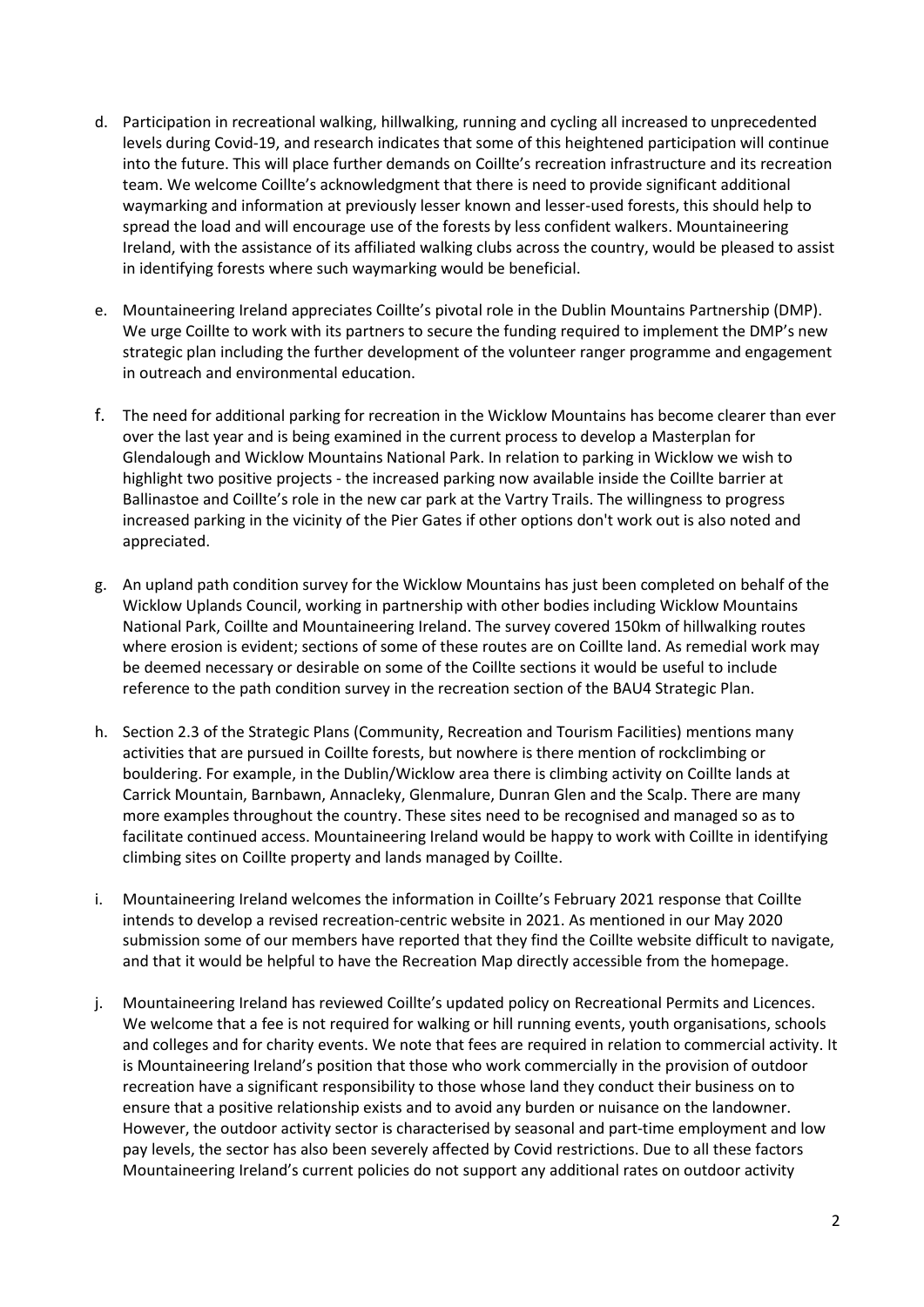providers other than those that the State demands in taxation and by way of any future national regulation of activity providers. We note that the granting of permission for activities under licence requires insurance cover to be in place. If Coillte's key concern is to be indemnified should an incident occur on Coillte property it warrants consideration that compliance with licensing requirements is likely to be much higher if no fees applied, or if the level of fees was lower.

k. Mountaineering Ireland is concerned that in all of the draft plans key objective 6 relating to recreation lacks any specific targets (with the partial exception of BAU4 – South East Leinster). The objective itself is worded as an aim:

'Coillte aims to: • Provide a high quality recreation offering to the public. • Maintain all existing recreation sites to the highest standards. • Work in partnership with proactive communities to upgrade amenity sites'

While this is a worthy aim, it is notable that objectives  $1 - 5$  in each plan include numeric targets. Without specific targets to aim for, there may be a lesser focus on recreation in some BAUs.

Looking at the parameters for monitoring delivery in Appendix IV of these strategies, the measures rely almost entirely on the number of licences issued. This has limited value, as the main recreation activity – walking – is not licensed. To provide a valid assessment of fulfilment of the plan the recreation objective for each BAU needs to include clear targets and the measures for monitoring delivery of the objective should relate to those targets. Mountaineering Ireland has raised this same concern previously, in April 2013 and November 2015.

Performance in the area of recreation could be monitored through measures such as the number of kilometres of trail on the Irish Trails Register, data from people counters on trails, or expenditure on development and maintenance of recreation infrastructure.

## **2. FOREST AND LAND MANAGEMENT**

- a. Mountaineering Ireland welcomed the formation last year of Coillte Nature. In this time of climate and biodiversity crisis it is essential that Coillte, as Ireland's largest public landowner, embraces its responsibility to show leadership by demonstrating transformational change in land management. While the four Coillte Nature projects that we are aware of are all valuable, Mountaineering Ireland believes there should be a greater emphasis on improving ecological practice and the delivery of ecosystem services across the entire Coillte estate. Mountaineering Ireland is aware that Coillte has a mandate under the Forestry Act (1988) to operate in forestry and related activities on a commercial basis, and that any change to that mandate is a matter for Government. Similarly, we recognise that forest policy is set by the Department of Agriculture, Food and the Marine.
- b. As with the recreation objective referred to in 1.k above, there is no clear target included in the draft Strategic Plans for broadleaves or biodiversity. Key Objective 7 'aims to maintain and enhance the current level of broadleaves in the BAU', and Key Objective 8 'aims to review, manage and maintain the areas of biodiversity'. This is the same wording that was used for these objectives in the 2016-2020 plans, the measures for monitoring are also the same. In May 2019 the Irish Government declared a Climate and Biodiversity Emergency. Rather than continuing with business as usual, it is incumbent on Coillte to re-evaluate its forest management model in response to these crises.
- c. It is widely acknowledged that mistakes were made in the past, land which should never have been planted was planted, especially peatland in upland areas. Forestry on mountain blanket bog faces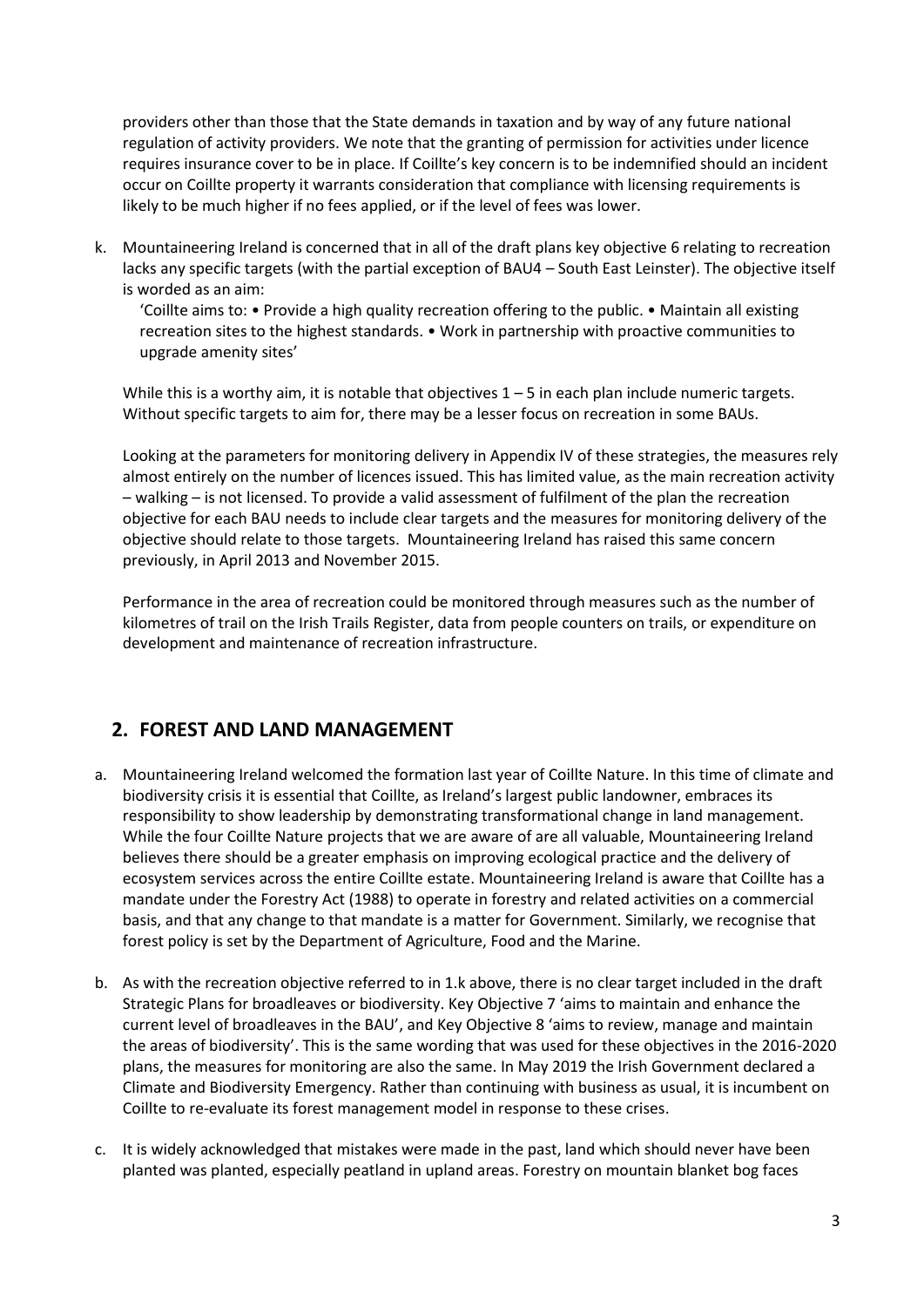challenges from low nutrient levels, waterlogging and exposure. Research has shown that slightly more than one-fifth of forests on peatland in Ireland are uneconomic and unsustainable<sup>1</sup>. As plantations in upland areas mature, there should be a shift from automatically replanting, to restoring areas of deep peat once felling has taken place. These forests require immediate action in the form of alternative management approaches if their peatland ecosystems are to be placed on a more sustainable footing. As site conditions vary, there should be a scientific basis for identifying the most sustainable option for the future management of each forest. The draft Strategic Plans should be revised to include the development and implementation of such a system. It is notable that in Scotland, Scottish Forestry supports applications for felling without conventional restocking on peatland sites that are less suitable for second rotation forestry or where there is a clear benefit of restoration<sup>2</sup>.

- d. Mountaineering Ireland would like to see Coillte's strategic plans include a progressive change in the forest management model across the wider estate towards Continuous Cover Forestry (CCF). We note the reference in the current plans to CCF demonstration sites, however this same reference was in the 2015 plans. There needs to greater urgency in reviewing and updating Coillte's forest management model. Continuous Cover Forestry produces timber - it also produces more diverse forests, with multiple species of different ages. Such forests are more attractive for recreation, more valuable for biodiversity, more resilient to disease, provide better protection to water and stabilise soils which helps prevent flooding. From a climate perspective, CCF avoids the loss of soil carbon associated with afforestation and clearfell. The long practice of CCF management in Europe, has shown that it is possible to sustain commercial timber production while delivering these multiple benefits to society<sup>3</sup>.
- e. Consultation amongst Mountaineering Ireland members has shown that there is a strong link between the quality of the natural environment and the quality of people's recreation experiences. Recreational enjoyment can be enhanced through forest planning and management. This could be achieved on a larger scale through CCF, but on a smaller scale, current felling is re-opening vistas in mountain areas; slight adjustments in re-planting would allow some attractive views of mountains and across valleys to be retained.
- f. Damage to fragile upland environments from irresponsible recreational use of off-road vehicles has continued during the Covid period, most notably in the Dublin / Wicklow Mountains, the Galtee Mountains, the Cooley Mountains, and in the Blackstairs. These vehicles often gain access to the uplands through Coillte forests. Further cooperation by Coillte personnel with the Gardaí and National Parks & Wildlife Service is likely to be required to bring this activity under control.
- g. Mountaineering Ireland urges Coillte to strengthen its programme for the control of invasive species, particularly the removal, by every means possible, of Rhododendron, which totally suffocates biodiversity. As Rhododendron is spreading beyond the Coillte estate in many areas there may be value in Coillte working with local communities, including walking clubs, to address this issue.
- h. On a positive note in relation to biodiversity, Mountaineering Ireland welcomes the provision of apiary spaces within Coillte forests, for example, there are multiple sites on both Slievenamon and in the Comeraghs.

<sup>&</sup>lt;sup>1</sup>https://www.researchgate.net/publication/280737133 Irish Peatland Forests Lessons from the Past and Pathway s\_to\_a\_Sustainable\_Future/link/55c8c97308aea2d9bdc91c88/download

<sup>2</sup> https://forestry.gov.scot/publications/forests-and-the-environment/protecting-and-managing-soil-in-forests/1 deciding-future-management-options-for-afforested-deep-peatland

<sup>3</sup> https://www.oireachtas.ie/en/debates/debate/joint\_committee\_on\_climate\_action/2019-12-11/3/